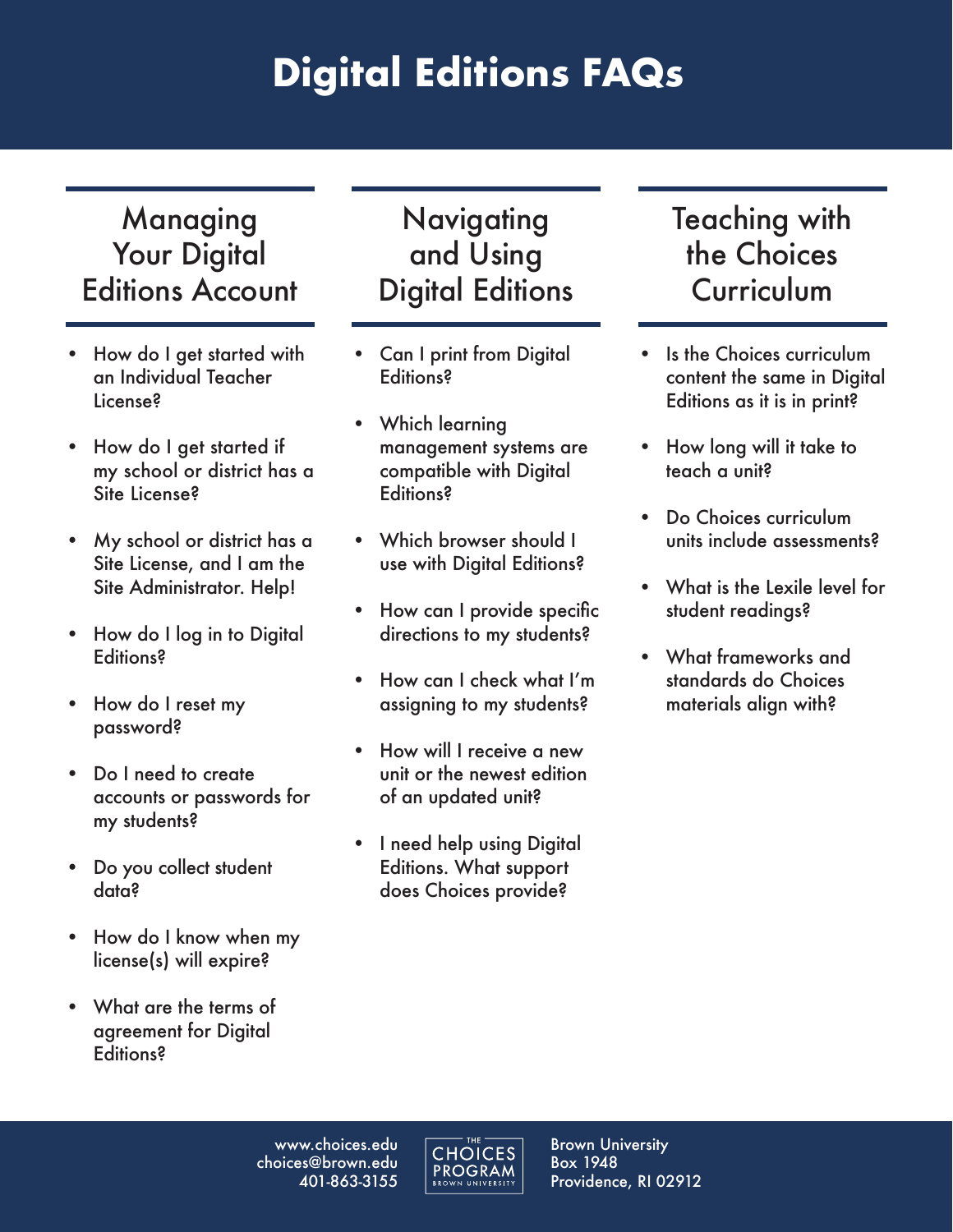# **Digital Editions FAQs**

# <span id="page-1-0"></span>Managing Your Digital Editions Account

#### **How do I get started with an Individual Teacher License?**

You will receive an email from the Choices Program prompting you to create a password. Once you have a password, you're ready to log in! Follow the [instructions](https://www.choices.edu/wp-content/uploads/2022/05/Instructions-for-Digital-Editions.pdf) or watch these [videos](https://www.youtube.com/playlist?list=PL79pes3tibC6poW_TOskPggAz__1zHihZ) to set up classes, add units to classes, and select assignments.

### **How do I get started if my school or district has a Site License?**

Your Site Administrator will add you to the account. You will then receive an email from the Choices Program prompting you to create a password. Once you have a password, you're ready to log in! Follow th[e instructions o](https://www.choices.edu/wp-content/uploads/2022/05/Instructions-for-Digital-Editions-Site-Administrators.pdf)r [watch](https://www.youtube.com/playlist?list=PL79pes3tibC6poW_TOskPggAz__1zHihZ) these videos to set up classes, add units to classes, and select assignments.

#### **My school or district has a Site License, and I am the Site Administrator. Help!**

<u>Watch</u> or <u>read</u> instructions for adding teachers and managing your account. If you still have questions, call 401-863-3155 or email choices\_digital@brown.edu.

## **How do I log in to Digital Editions?**

You can log in from the Choices Program [website v](www.choices.edu)ia the red "Digital Editions User Login" button or go to [curriculum.choices.edu/login.](curriculum.choices.edu/login)

### **How do I reset my password?**

Click <u>here</u> to reset your password.

### **Do I need to create accounts or passwords for my students?**

No! Digital Editions doesn't require student accounts, student passwords, or student emails.

## **Do you collect student data?**

No! We collect no personal student data because there are no student logins. Digital Editions logs IP addresses for devices that log into the website, but the Choices Program does not analyze, use or share that information in any way.

#### **How do I know when my license(s) will expire?**

You can find the expiration date listed under each unit title. As an expiration date approaches, you will receive emails with instructions for renewing your license. You will also receive a notification from the Choices Program in the "Messages" section on the top right corner of the Digital Editions Dashboard.

If you have any questions about renewing a Site License, email choices digital@brown.edu or call 401-863-3155.

#### **What are the terms of agreement for Digital Editions?**

Our terms of agreement are available [here.](https://www.choices.edu/wp-content/uploads/2020/03/ChoicesProgram_DigitalEditionsSubscriptionAgreement_03-37-2020_Ind.pdf)

www.choices.edu choices@brown.edu 401-863-3155



Brown University Box 1948 Providence, RI 02912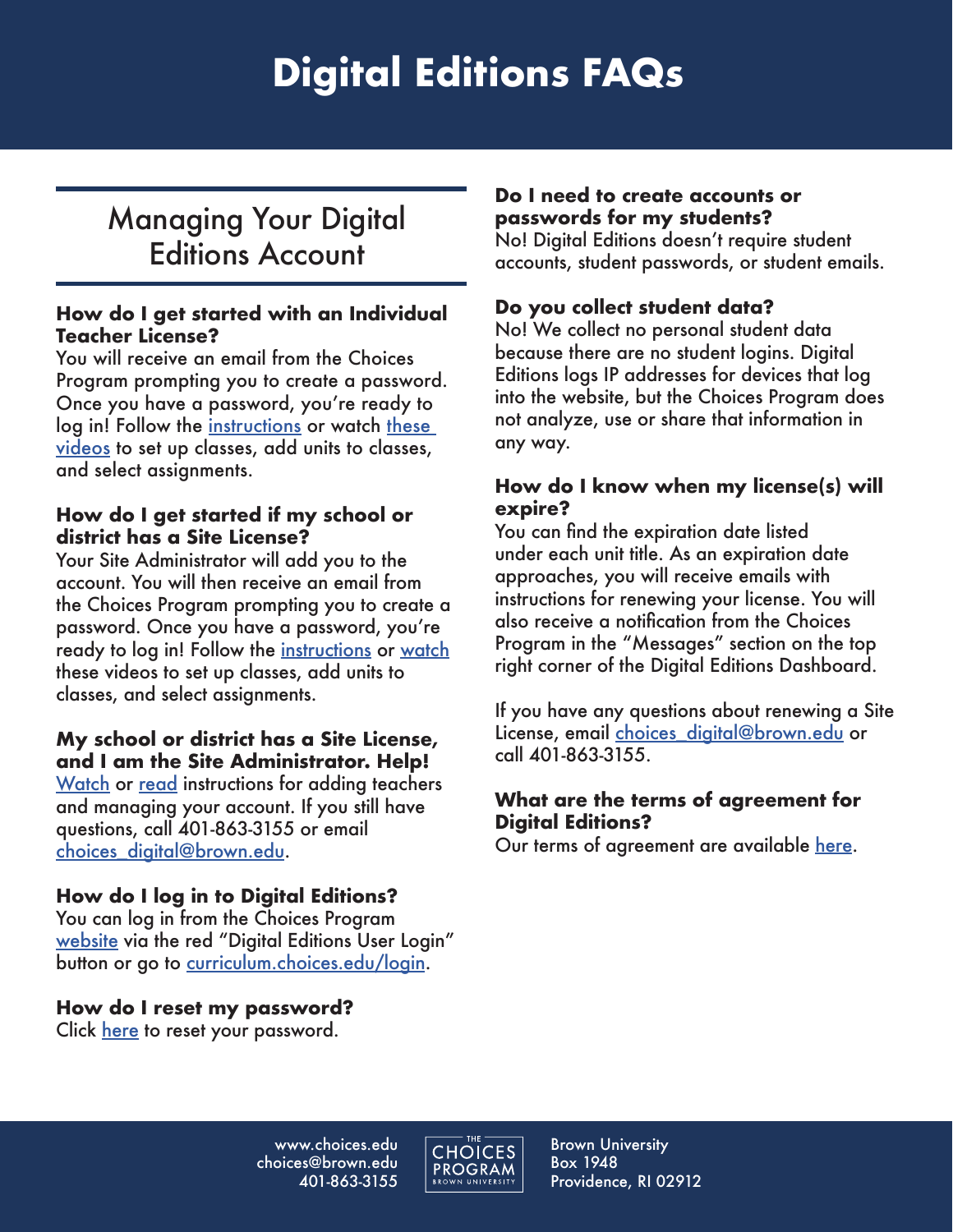# <span id="page-2-0"></span>Navigating and Using Digital Editions

### **Can I print from Digital Editions?**

Yes, you can print from the Student Preview. Readings are optimized for the digital platform, but printing is an option. All assignments are available as Microsoft Word downloads and Google Docs, and can be printed from those platforms.

## **Which learning management systems are compatible with Digital Editions?**

You can seamlessly integrate Digital Editions with different learning management systems (LMS), including Google Classroom, Canvas, Schoology, Blackboard, and more.

### **Which browser should I use with Digital Editions?**

We recommend using Google Chrome.

### **How can I provide specific directions to my students?**

You can use the Note Editor, available in the Teacher View. Notes can be left for each section of the reading, the study guides and graphic organizers, and each lesson. Click "Open Note Editor" in any section, type your note, and then click submit. You can add links and files to notes, as well as format the text. Remember to refresh the Student Preview when adding a note to see how the note will appear to students.

### **How can I check what I'm assigning to my students?**

Click the "Student Preview" button in the upper right corner of the Teacher View to preview how your students will see the readings, lessons, and other content you've selected. Your students will only see the content you've selected using the menu in Teacher View. The Student Preview will open in a different tab from the Teacher View, so you can toggle between the two as you assign content. Remember to refresh the Student Preview tab for an updated view!

## **How will I receive a new unit or the newest edition of an updated unit?**

You don't need to do anything. Any new or updated units you've purchased will automatically appear in your dashboard. The outdated versions of any units will remain available until June 30.

### **I need help using Digital Editions. What support does Choices provide?**

You can <u>read</u> or <u>watch</u> detailed instructions for Digital Editions at any time. We also offer a free virtual hangout each month, called [Chatting](https://www.choices.edu/professional-development/)  [with Choices,](https://www.choices.edu/professional-development/) during which Choices users can ask questions, explore features in our Digital Editions platform, chat about best practices, learn about new developments, and more!

If you still have questions, you can always email choices\_digital@brown.edu or call 401-863-3155.